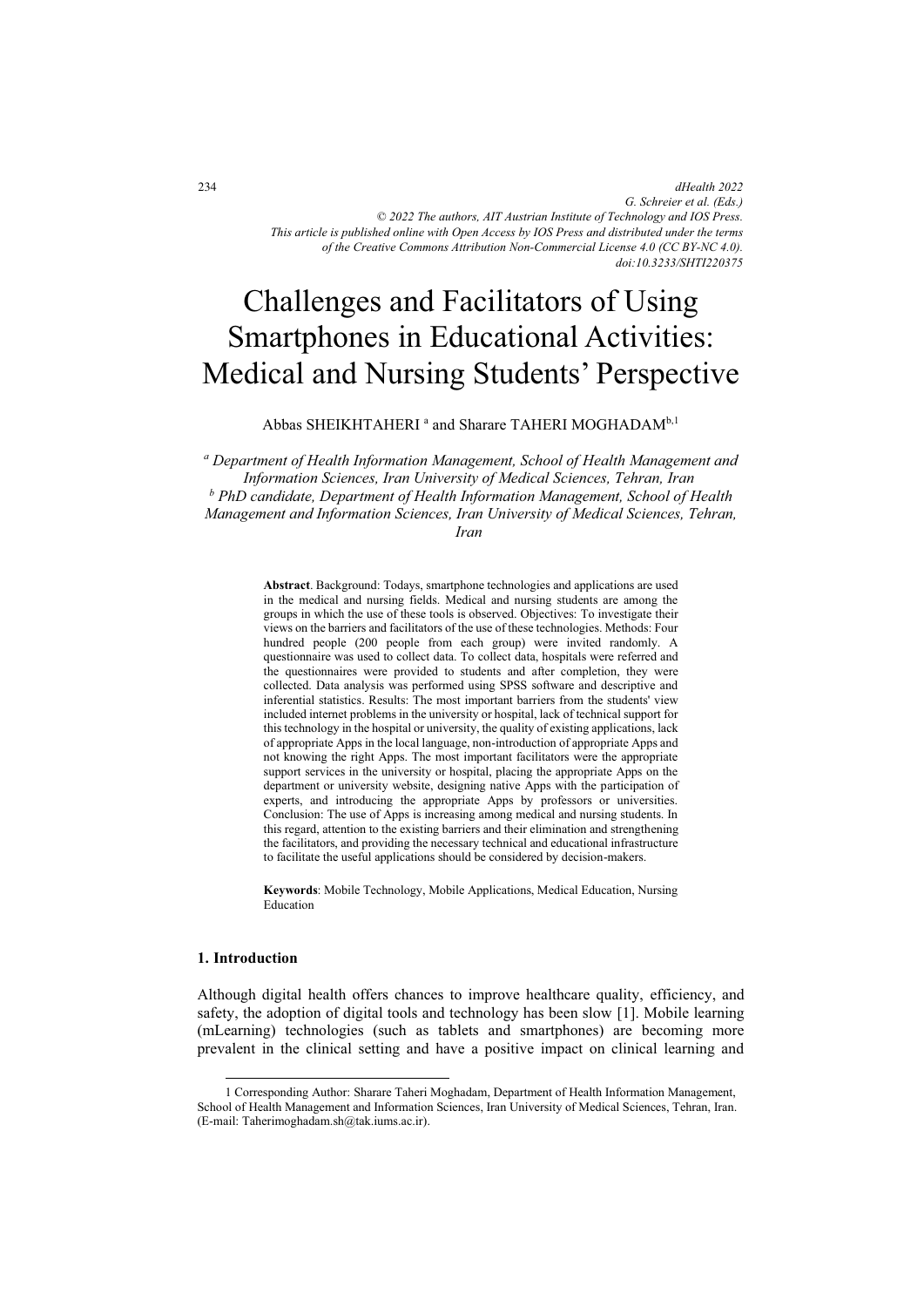communication [2]. These tools have different capabilities and Apps that include diagnostic guides, medical calculators, general and specialized pharmaceutical information and references [3-5], video tutorials, reference, and standard laboratory values, connectivity to electronic journals [3], simulated care environment [6], laboratory testing guide, drug interaction guide, nursing care guide, clinical examination guide [7], physical examination tools, anatomy atlases [8], storage and management of patient data, assistance in controlling and monitoring medical students [9, 10], and decision support for diagnosis and treatment [11].

According to a study, the daily use of smartphones in medical fields has become critical for personal and professional uses [12]. A study indicates that factors such as poor device functionality, the social aspects of technology, learning how to use a device, and institutional infrastructure and policies need to be addressed [13]. According to studies, the portability of mobile devices, their institutional integration, additional support for learners and educators to fully comprehend device or App functions, and device training and maintenance services are all important factors in continuing to use smartphones and mLearning tools [2, 13].

Another study conducted among medical and nursing students in Iran discovered that nursing and medical students made extensive use of smartphone Apps. Students viewed the benefits of these technologies for their education in terms of utilization rate and benefits such as students' efficiency, improved quality of care, faster accessibility of information, and the positive effect on education[14]. According to another survey conducted in Iran, the most commonly used applications among medical and nursing students are medical dictionaries, drug software, medical calculators, anatomical atlases, and nursing care guides [15]. However, there are several limitations to utilizing these technologies [14]. Knowing these barriers and facilitators of technology use among students will aid in promoting its use. The goal of this study was to find out what students thought about the facilitators and barriers to using this technology .

#### **2. Method**

Participants included medical and nursing students working in teaching hospitals of Tehran and Iran Universities of Medical Sciences. The sample size of the two groups (medical and nursing students) was equal to 400 people (200 people from each group). Then, by referring to each hospital and inquiring about the number of students in that hospital, the required number of samples in each hospital was calculated proportionally. We applied a simple random sampling method in each hospital.

The data collection tool was a questionnaire. We asked questions related to barriers and facilitators of the use of mobile technologies in a 5-point Likert from very low to very high.

To ensure validity and clarity, the questions were designed based on a review of the literature. Then, three faculty members of health information technology departments, three nursing students, and three medical students reviewed the questions to express their views on clarity and necessity of questions. The answers to the questions ranged from very clear to completely vague (for the clarity) and absolutely necessary to completely unnecessary (for the necessity). The answers were scored from 4 to 1, respectively, and the mean scores were calculated separately for clarity and necessity. Questions with a mean "necessity" score of less than 2 were removed. Also, questions with a "clarity"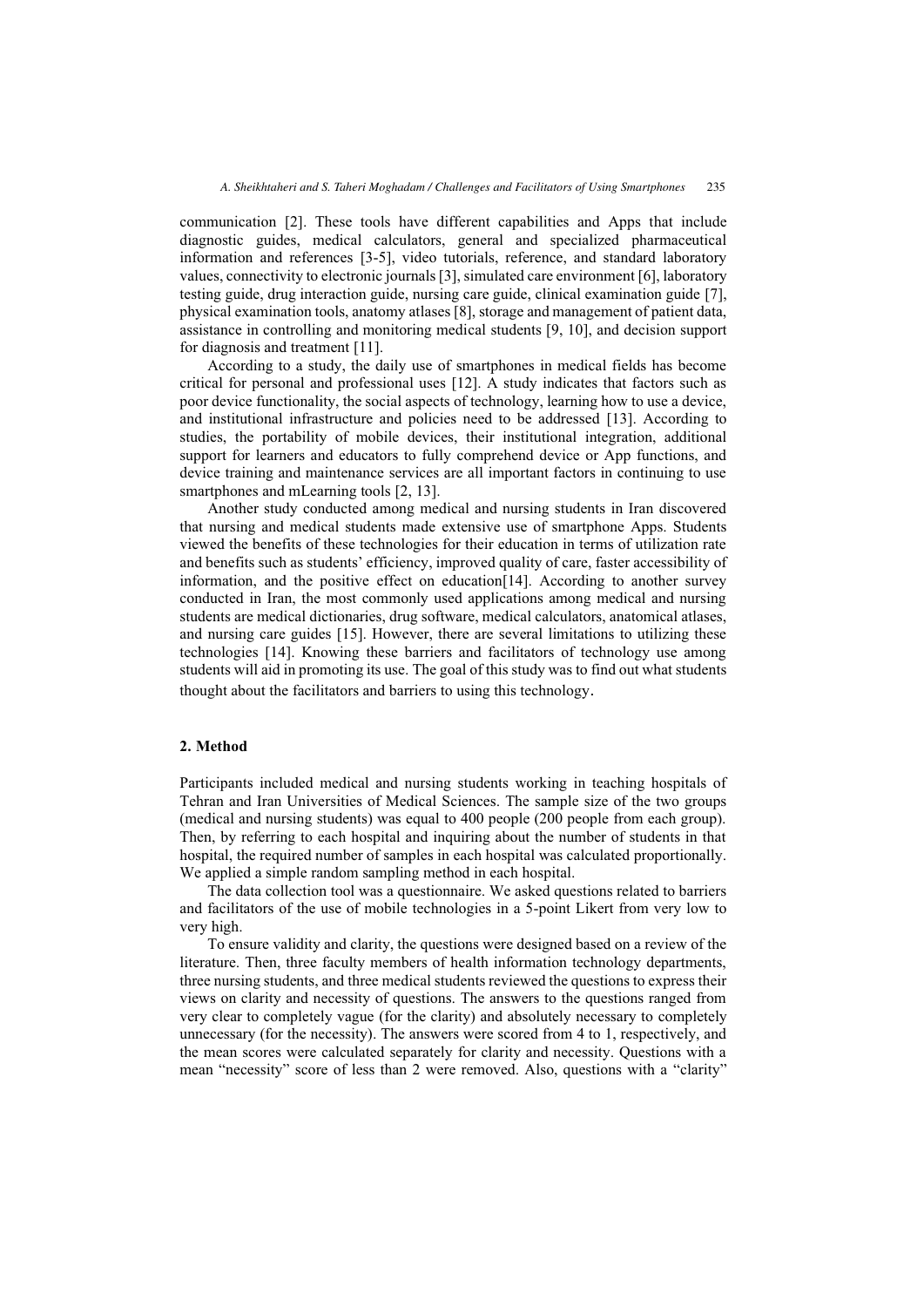score of less than 2 were corrected based on the suggestions. The same group re-reviewed and confirmed the revised questionnaire.

For reliability, the test-retest method was used. The questionnaire was completed by five medical students and five students within 10 days. The results showed no significant differences between the two rounds in any of the questions. Also, the questionnaire was completed by other 30 students (15 people from each group) and Cronbach's alpha for barrier and facilitator questions was calculated (0.83 and 0.85), respectively.

After collecting questionnaires, data were analyzed based on descriptive methods. The answers were scored (1-5 for very low to very high) and the mean scores were calculated. T-test was used to compare the views of medical and nursing students.

#### **3. Results**

Finally, 372 students (186 medical (52.2%) and 170 nursing students (47.8%)) participated. 16 people did not declare their field of study. Among medical students, 84 and 102 were interns and residents, respectively. The most used technologies among medical and nursing students were smartphones (60.8% and 62.4%, respectively). 29.6% and 12.9% of medical and nursing students used both tablets and smartphones. Others mostly used tablets.

According to Table 1, the most important barriers based on medical students were: Internet problems in the university or hospital (4.11), lack of technical support (3.91), lack of confidence in the quality of existing Apps (3.76), lack of appropriate Apps in the local language (3.74), non-introduction of appropriate Apps by professors or university (3.74) and lack of knowledge of appropriate Apps (3.72). The most important barriers among nursing students were: Internet problems in the university or hospital (4.04), failure to introduce appropriate Apps by professors/universities (3.91), lack of technical support for this technology (3.88), lack of appropriate Apps in the local language (3.85), purchase cost (3.83), the quality of existing Apps (3.82), and lack of knowledge of appropriate Apps (3.82). Medical and nursing students had the same opinions about the barriers to using smartphones in education. However, the cost of purchasing  $(p = 0.024)$ was more important for nursing students.

According to Table 2, medical and nursing students mentioned all of the questions as important facilitators (scored more than 75% of the possible score). However, appropriate support services in the university or hospital environment (4.19), placing appropriate Apps on the department or university website (4.10), designing native Apps with the participation of experts (4.05), and introduction of appropriate Apps by professors/universities (3.99) were the most important ones for medical students. Placing the appropriate Apps on the department or university website (4.22), introducing the appropriate Apps by professors/universities (4.17), providing appropriate native Apps (4.15), and appropriate support services in the university or hospital (4.14) was the most important facilitators for nursing students. Medical and nursing students have a similar opinion about the facilitators; however, nursing students considered the design of appropriate Apps in the local/native language (p-value =0.019) and the obligatory use of Apps more important than medical students (p-value  $= 0.049$ ).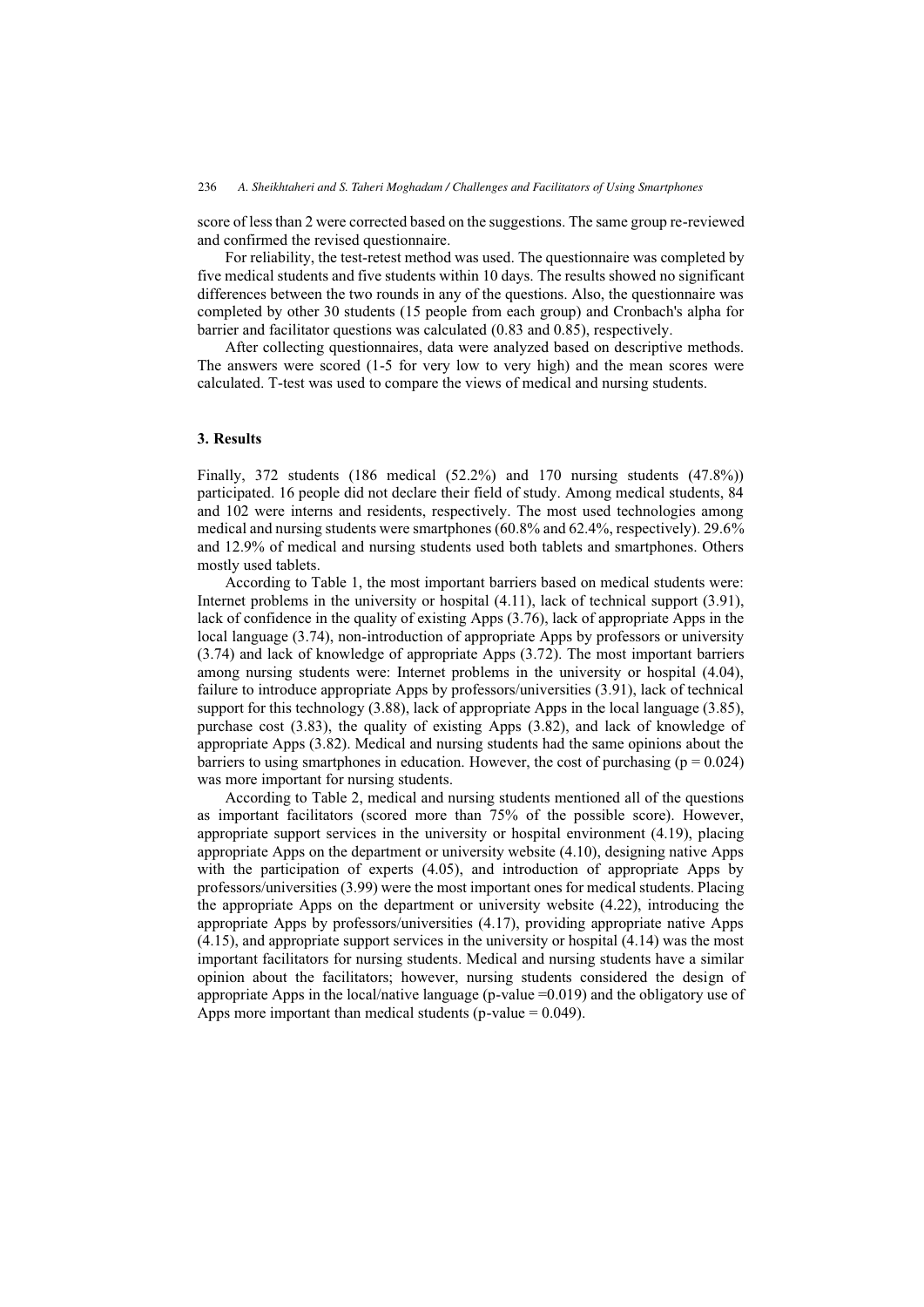| <b>Statements</b>                                        | Medical<br>students           | <b>Nursing</b><br>students | <b>P</b> -<br>value |
|----------------------------------------------------------|-------------------------------|----------------------------|---------------------|
|                                                          | $(\text{mean} \pm \text{SD})$ | $(\text{mean} \pm SD)$     |                     |
| Little knowledge of students about how to use            | $3.64 \pm 0.81$               | $3.63 \pm 0.88$            | 0.905               |
| Students' lack of interest in these technologies         | $3.4 \pm 0.95$                | $3.25 \pm 1.04$            | 0.168               |
| Lack of user-friendly technologies                       | $3.43 \pm 0.97$               | $3.32 \pm 1.08$            | 0.327               |
| The high cost of purchasing these technologies           | $3.62 \pm 0.98$               | $3.83 \pm 1.06$            | 0.024               |
| Learning to use these technologies                       | $3.29 \pm 0.99$               | $3.31 \pm 1.11$            | 0.520               |
| Lack of introduction of appropriate App by professors    |                               |                            | 0.055               |
| and universities                                         | $3.74 \pm 0.86$               | $3.91 \pm 0.86$            |                     |
| Fear of professors' reaction                             | $3.44 \pm 0.98$               | $3.4 \pm 1.12$             | 0.850               |
| Lack of technical support for this technology in the     |                               |                            | 0.593               |
| hospital or university                                   | $3.91 \pm 0.89$               | $3.88 \pm 0.86$            |                     |
| Lack of knowledge of students about appropriate App      | $3.72 \pm 0.76$               | $3.82 \pm 0.91$            | 0.130               |
| The possibility of breaking or losing these technologies | $3.48 \pm 0.96$               | $3.36 \pm 1.12$            | 0.361               |
| Low device memory                                        | $3.5 \pm 0.98$                | $3.39 \pm 1.14$            | 0.440               |
| The small screen size of the device                      | $3.51 \pm 1.02$               | $3.44 \pm 1.12$            | 0.561               |
| Hardware problems of the device (hang up, )              | $3.6 \pm 0.98$                | $3.47 \pm 1.11$            | 0.309               |
| Internet problems in hospital or university              | $4.11 \pm 0.81$               | $4.04 \pm 0.88$            | 0.579               |
| Lack of appropriate software in local language           | $3.74 \pm 0.97$               | $3.85 \pm 0.88$            | 0.589               |
| Uncertainty about the quality of existing Apps           | $3.76 \pm 0.98$               | $3.82 \pm 0.91$            | 0.650               |

**Table 1.** Comparison of medical and nursing students' views on barriers of educational use of smartphones

**Table 2**. Comparison of medical and nursing students' views on facilitators of educational use of mobile technologies

| <b>Statements</b>                                                              | Medical<br>students | Nursing<br>students | <b>P</b> -<br>value |
|--------------------------------------------------------------------------------|---------------------|---------------------|---------------------|
| Introduction of this technology and suitable Apps by<br>professors             | $3.99 \pm 0.97$     | $4.17 \pm 0.86$     | 0.097               |
| Introducing students to the benefits and how to use this<br>technology         | $3.96 \pm 0.85$     | $4.10 \pm 0.85$     | 0.083               |
| Existence of appropriate support services in hospitals and<br>universities     | $4.19 \pm 0.79$     | $4.14 \pm 0.81$     | 0.639               |
| App development with the participation of qualified<br>experts                 | $4.05 \pm 0.79$     | $4.00 \pm 0.86$     | 0.644               |
| Providing appropriate educational and clinical Apps in<br>local language       | $3.92 \pm 0.95$     | $4.15 \pm 0.89$     | 0.019               |
| Putting the right Apps on the department/university<br>website for downloading | $4.10 \pm 0.79$     | $4.22 \pm 0.85$     | 0.080               |
| Mandatory use in hospitals or classrooms                                       | $3.75 \pm 1.02$     | $3.99 \pm 0.91$     | 0.049               |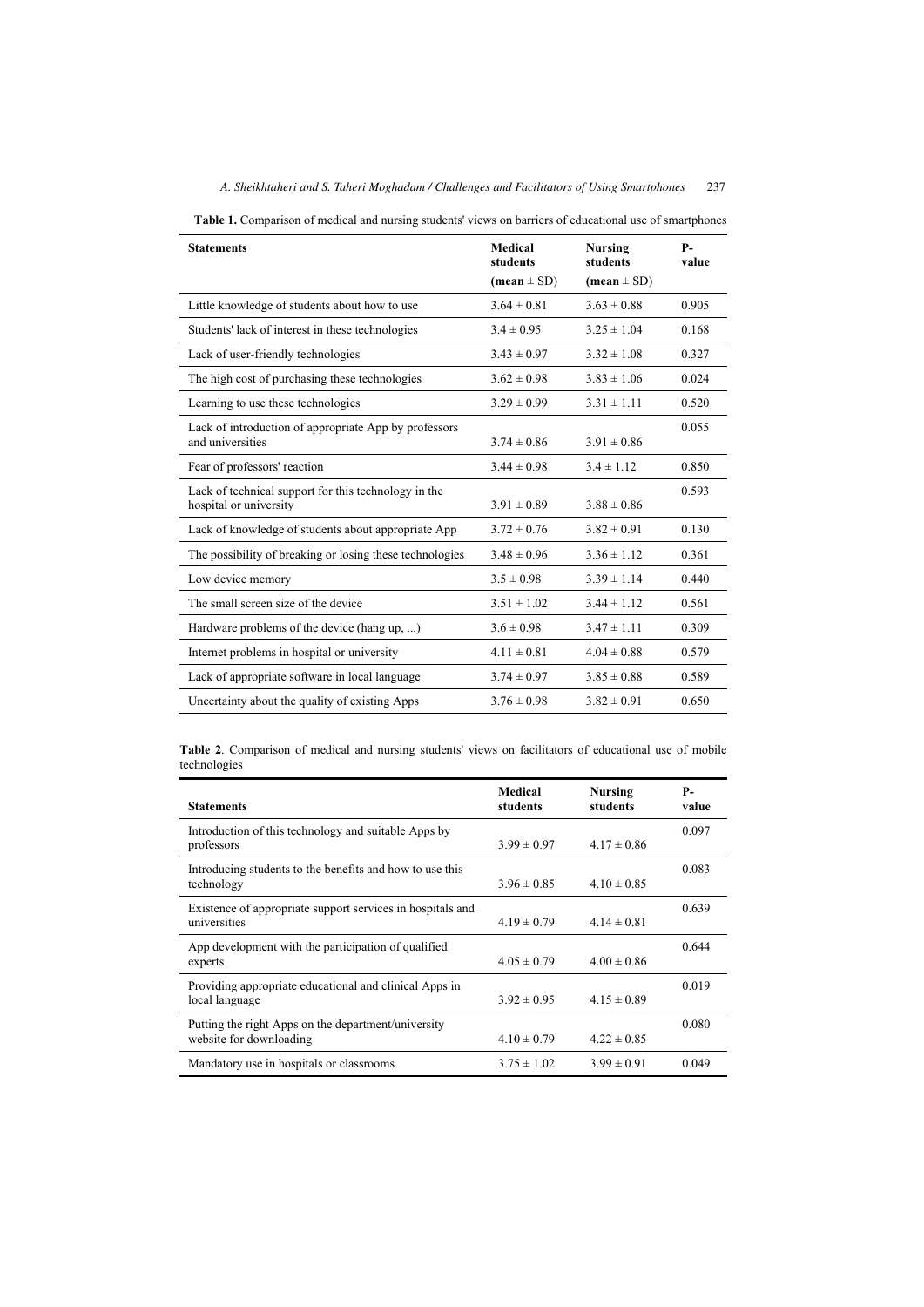## **4. Discussion**

We found that medical students considered university or hospital Internet problems, lack of technical support, lack of confidence in the quality of existing Apps, lack of appropriate Apps in the local language, failure to introduce appropriate Apps by professors or university, and unknown appropriate Apps as the most important barriers. Nursing students also considered Internet problems, non-introduction of appropriate Apps by professors, lack of technical support for this technology in the hospital or university, lack of appropriate App in the local language, cost of purchase, quality of Apps, and unknown appropriate Apps as the barriers. There was no difference between the opinions for most of these barriers.

In a study, Canadian medical and nursing students identified small size Personal Digital Assistants (PDAs) as the main drawback and believed that because of the small size of the device, a lot of time was spent [16]. This is not in line with our study. Although students pointed to this barrier, it was not one of the high-priority ones. Advances in technology in recent years have led to the introduction of newer technologies with larger and better screens and better facilities. In a US study, designed drug information references for PDAs were evaluated by nurses and found that the best system answered only 72% of the questions, and some databases had incorrect answers. The study showed that one of the important barriers to the use of these databases is the lack of guidance in selecting the appropriate drug information Apps [5]. In our study, medical and nursing students stated that not knowing the appropriate Apps, not introducing the appropriate Apps by professors, and non-confidence in the quality of existing Apps are important barriers to the use of these technologies in education. Another study for assessing the impact of mobile learning (mLearning) devices in the clinical learning environment on medical students' studying habits suggests mLearning devices have a positive effect on the students' perceived efficiency of working; however, the Internet is a fundamental limitation to optimal device utilization [2]. These results are consistent with ours on the positive impact of mLearning devices and existing barriers such as Internet problems and technology infrastructure and the lack of appropriate software.

Another study in the United States showed that technical problems, lack of training and technical support (23%), and lack of knowledge and discomfort with mobile technology (15%) were among the most important obstacles [4]. In a study at the University of Nairobi, students' use of mobile Apps was assessed. The most important barriers based on medical and nursing students included technical problems, access to the appropriate program, internet problems, and purchase costs [17]. Regarding technical problems, the results of this study are consistent with the present study.

Undergraduate nursing students in Sweden expressed concern about the feelings of others (for example, imagining playing or listening to music), fear of the reaction of opposing nurses, and poor appearance in front of patients as the disadvantages of using technology [18]. A UK study on medical students showed the negative feedback from patients or colleagues, the possibility of theft, the possibility of device damage as the obstacles [19]. Another UK study showed that software technical problems and lack of patient acceptance are important barriers that need to be overcome to increase usage [20].

Similar concerns were also expressed by the students in our study, but they did not prioritize these. A recent scoping review indicated improved communication among health team members and challenges related to distraction, information privacy, organizational policies, and patient perception should be considered for M-health in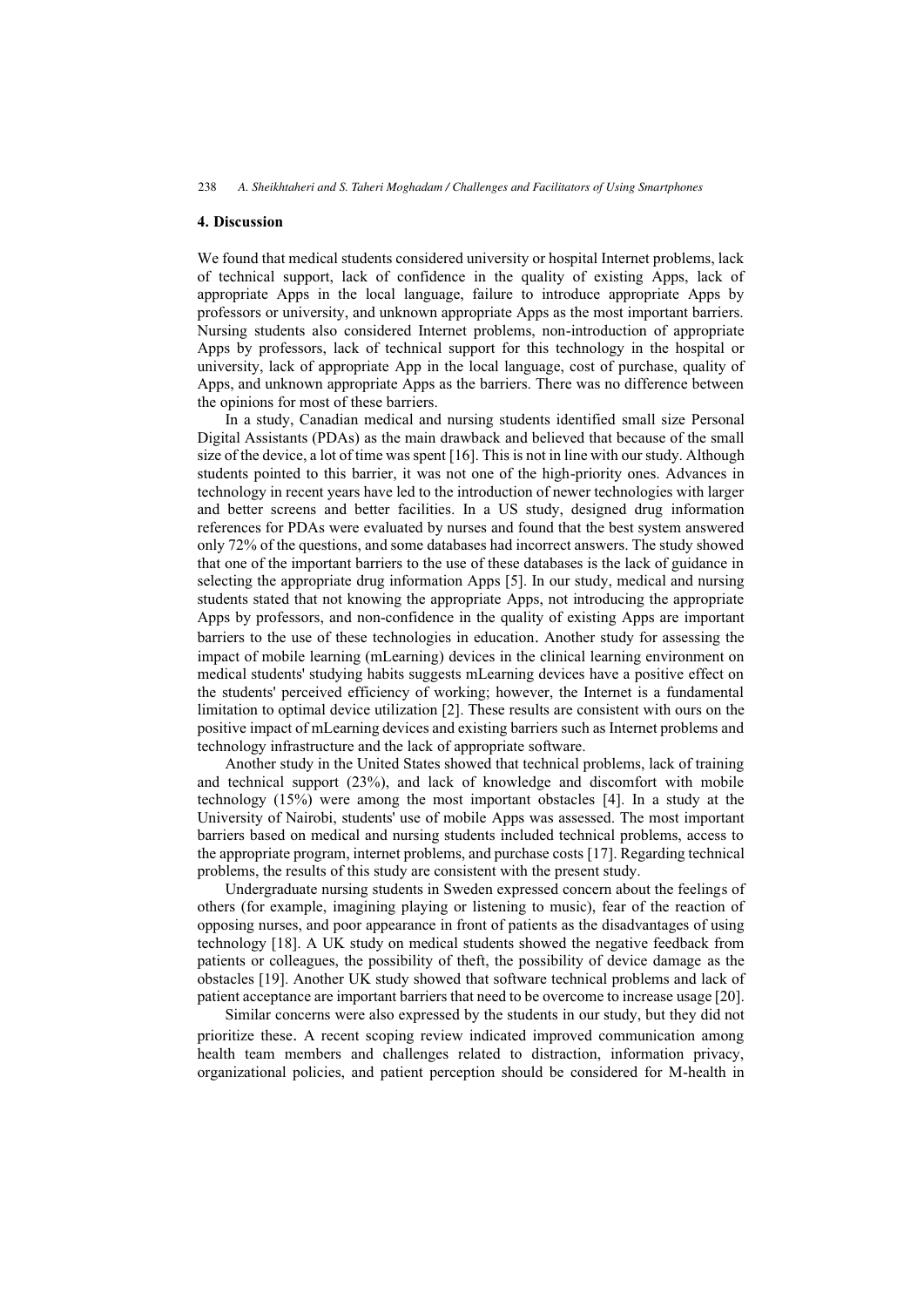nursing [21]. The findings of this study are consistent with our findings in terms of organizational policies for using Apps, and technical support for this technology. An integrated review on barriers for mobile device discussed for 11 included studies and showed that Internet connectivity problems were the main challenges reported for using of mobile devices [22].The result is consistent with our study in terms of challenges in infrastructure and network.

In most barriers, there was no significant difference between medical and nursing students; however, there was a significant difference regarding "the high cost of purchasing technologies", which showed that this barrier is more important for nursing students. Therefore, this barrier should be more concerned for nursing students.

According to findings, medical students considered appropriate support services, placing appropriate Apps on the department or university website, designing native Apps, and introducing appropriate Apps by professors as the most important factors. Likewise, nursing students considered placing appropriate Apps on the department or university website, the introduction of appropriate Apps, the provision of appropriate native Apps, and appropriate support services as the most important facilitators.

A study on the use of PDAs by nursing students found that students considered the most important facilitators, including ease of use of technology and classroom requirements [4]. A study in Korea on points of view of students, faculty, and staff found that ease of use of mobile technology led to satisfaction [23]. A study was conducted in the UK on medical students showed that change in behavior, attitude, and approach of professors to use these technologies in clinical ward rounds and the clinic and teaching students to use these technologies is low [19]. An Iranian study showed that only 16.8% of medical students stated that the Apps were introduced by professors. Factors such as introducing Apps approved by scientific and reputable institutes, financial aid for purchasing, ease of use, and increasing the technical skills of using these Apps were introduced as effective factors in increasing the usage [24]. In another study, the students' knowledge about the use of Apps for education, diagnosis, and treatment was not desirable [25], which reduced the use, and action should be taken to eliminate these barriers. Another study in 2019 demonstrated the feasibility and acceptability of using electronic tablets among healthcare providers should be considered [26]. The results of this study are consistent with our study, regarding removing existing barriers and providing technical infrastructure (local internet access) to facilitate the useful use of these technologies. A qualitative systematic review regarding facilitators of mLearning strategies for medical and nursing highlighted the importance of efficiency and personalization, device functionality, social aspects of technology, especially in a clinical setting, learning how to use a device, the importance of institutional infrastructure and policies [13]. Poor device functionality, emphasis on the social aspects of technology, interaction learning for clinical practice, and infrastructure and policies were all suggested to resolve in this study, and these results were consistent with the results of our study.

Another study showed that while nursing students preferred their portable laptops, those in higher classes were more inclined to favor mobile phones but there was no significant difference between them in terms of ease of use, perceived usefulness, personal innovativeness and self-management of learning of these technologies [27]. According to another study although there was a clear difference between medical students and doctors about the App features and types but both groups had similar view on usefulness of Apps [28]. These results are consistent with our study .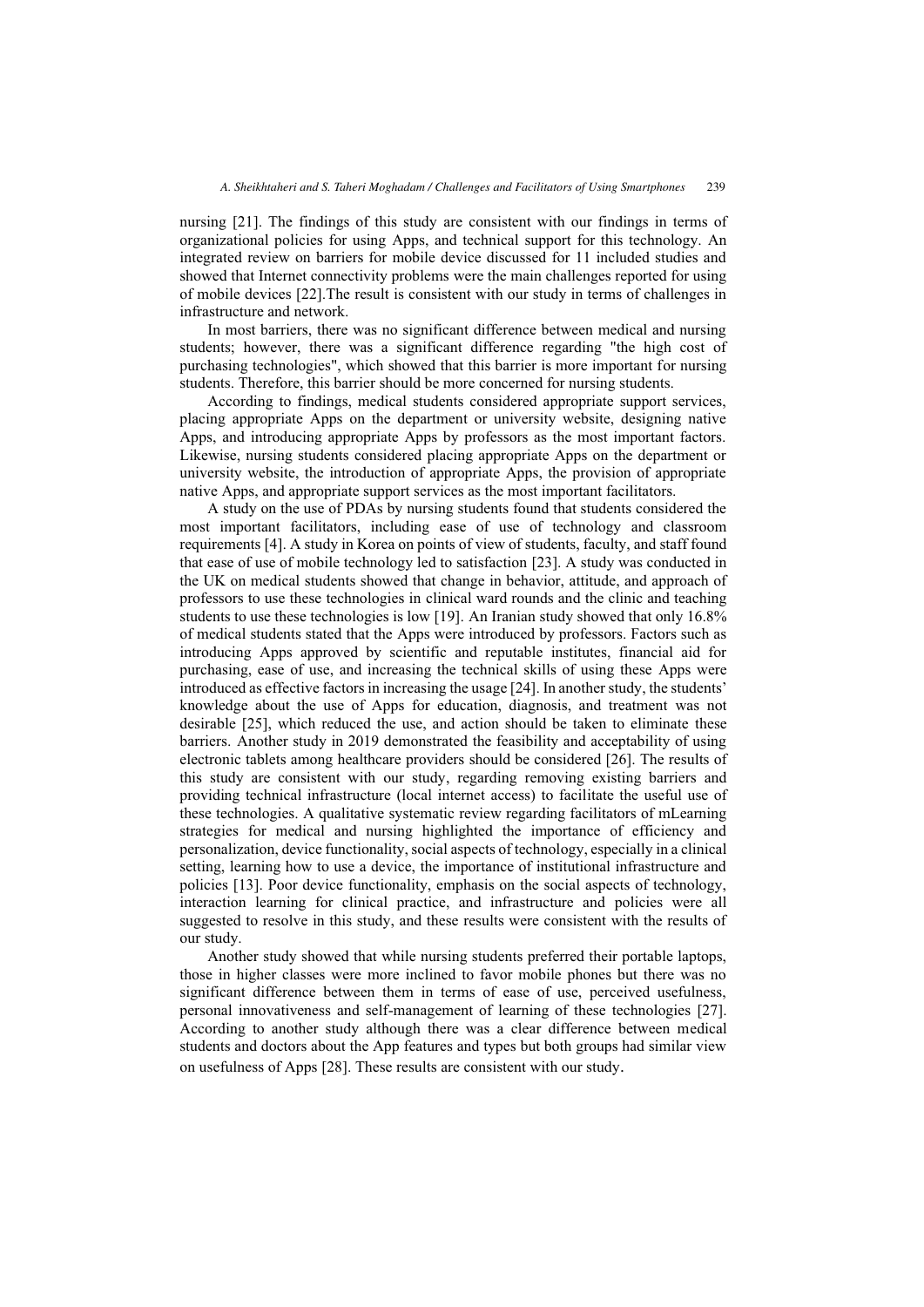We found no significant differences between medical and nursing students on the most of facilitators of using Apps; however, "providing appropriate educational and clinical Apps in local language" and "mandatory use of Apps in hospitals or classrooms" are more important for nursing students.

There are few studies regarding comparing the medical and nursing students regarding use of Apps in their education. Another study in line with our study, found no obvious differences between the usage of these technologies by medical and nurse practitioner students for the improvement of clinical learning and promotion of reflective learning in practice [16].

## **5. Conclusion**

Students have positive perceptions toward using mobile technologies in educational settings. There are many obstacles to the adoption of these technologies, the most important of which are related to technical and infrastructure issues (such as lack of technical support for this technology and Internet problems in the hospital or university). Students' lack of understanding of useful Apps or absence of appropriate Apps, as well as their ambiguity about the quality of existing Apps, should be considered. There is no significant difference between medical and nursing students on barriers and facilitators except for high cost, providing educational Apps in local language and mandatory use in hospitals. As a result, experts are recommended to develop appropriate Apps for students and introduce high-quality Apps for medical and nursing students.

## **Acknowledgment**

This study received ethical approval from the Research Ethics Committee of Iran University of Medical Science (IR.IUMS.REC 1395.95-04-67-28700). The authors declare that there are no competing interests either financially or non-financially in this study.

#### **References**

- [1] Jimenez G, Spinazze P, Matchar D, Huat GKC, van der Kleij RM, Chavannes NH, et al. Digital health competencies for primary healthcare professionals: A scoping review. *International journal of medical informatics*. 2020;143:104260.
- [2] Chase TJ, Julius A, Chandan JS, Powell E, Hall CS, Phillips BL, et al. Mobile learning in medicine: an evaluation of attitudes and behaviours of medical students. *BMC medical education*. 2018;**18**(1):1-8.
- [3] Berglund M, Nilsson C, vay P, Petersson G, Nilsson G. Nurses' and nurse students' demands of functions and usability in a PDA. *International journal of medical informatics*. 2007;**76**(7):530-7.
- [4] George LE, Davidson LJ, Serapiglia CP, Barla S, Thotakura A. Technology in nursing education: a study of PDA use by students. *Journal of Professional Nursing*. 2010;**26**(6):371-6.
- [5] Polen HH, Clauson KA, Thomson W, Zapantis A, Lou JQ. Evaluation of nursing-specific drug information PDA databases used as clinical decision support tools. *International journal of medical informatics*. 2009;**78**(10):679-87.
- [6] Hawkes CP, Walsh BH, Ryan CA, Dempsey EM. Smartphone technology enhances newborn intubation knowledge and performance amongst paediatric trainees. *Resuscitation*. 2012.
- [7] Franko OI. Smartphone apps for orthopaedic surgeons. *Clinical Orthopaedics and Related Research*. 2011;**469**(7):2042-8.